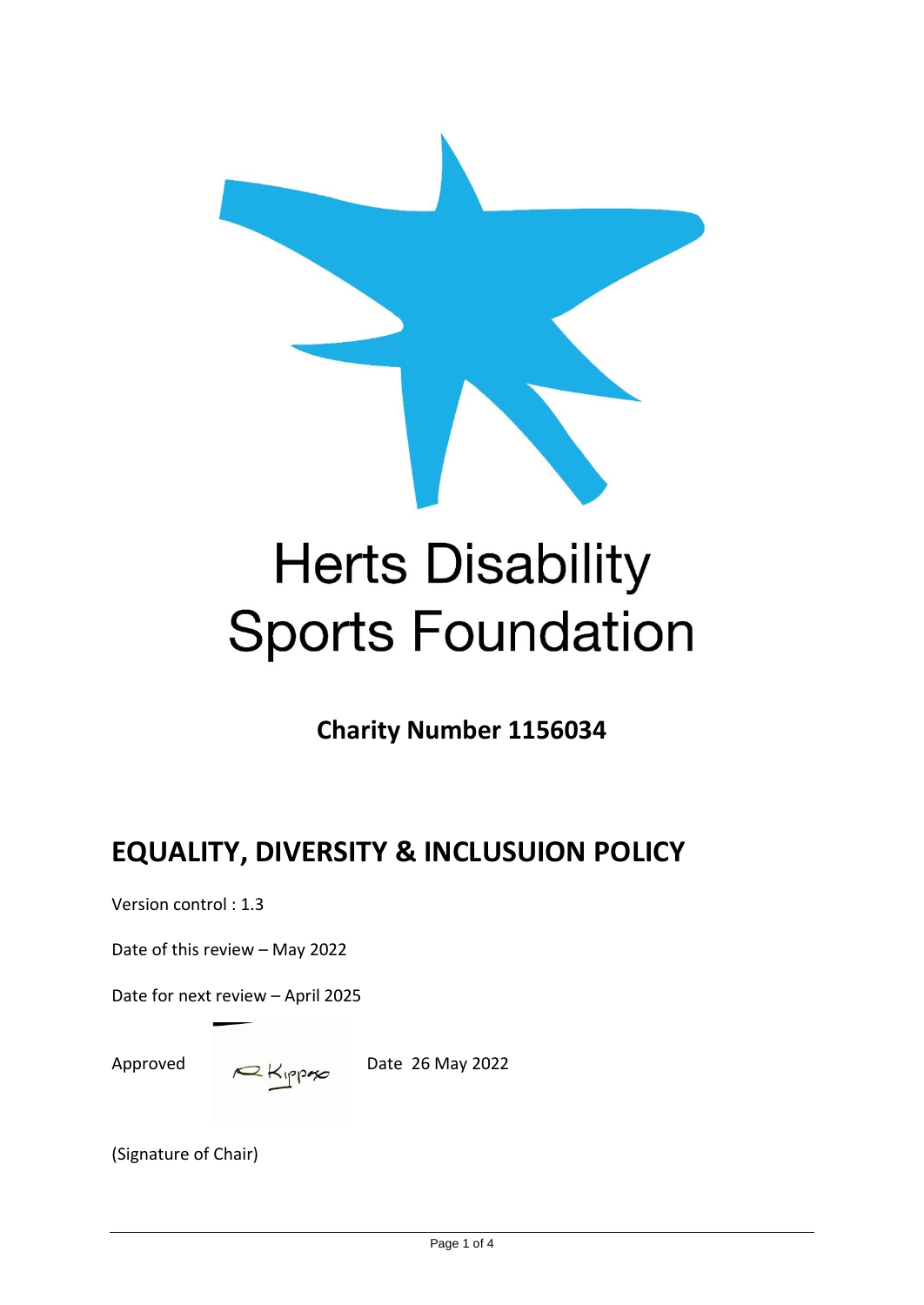# **Herts Disability Sports Foundation Equal Opportunities Policy**

#### **Policy Statement**

- 1. Equality and diversity are central to the work of Herts Disability Sports Foundation (HDSF). We are committed to encouraging equality, diversity and inclusion among our workforce, and eliminating unlawful discrimination.
- 2. The aim is for our workforce to be truly representative of all sections of society and our customers, and for each employee and volunteer to feel respected and able to give their best.
- 3. The organisation in providing goods and/or services and/or facilities is also committed against unlawful discrimination of customers or the public.
- 4. The policy applies to all Trustees, staff, volunteers, users and general public who come into contact with HDSF.
- 5. This policy welcomes the statutory requirements laid down in the Equalities Act 2010 and is fully supported by the Trustees of Herts Disability Sports Foundation.

#### **Principles**

- 6. The policy's key principles are:
	- a. To provide equality, fairness and respect for all, whether in temporary, part-time or full-time employment, or working as a volunteer.
	- b. To ensure we do not unlawfully discriminate against a person who has a protected characteristic as defined by the Equality Act 2010. Protected characteristics include age, disability, gender reassignment, marriage and civil partnership, pregnancy and maternity, race (including colour, nationality, and ethnic or national origin), religion or belief, sex and sexual orientation.
	- c. To oppose and avoid all forms of unlawful discrimination. This includes in pay and benefits, terms and conditions of employment, dealing with grievances and discipline, dismissal, redundancy, leave for parents, requests for flexible working, and selection for employment, promotion, training or other developmental opportunities.
	- d. To promote equality of opportunity and diversity in volunteering, employment and participation.

#### **Forms of discrimination**

7. It is important as part of this policy that all members of Herts Disability Sports Foundation understand what is considered as discrimination and the various forms that it can occur in: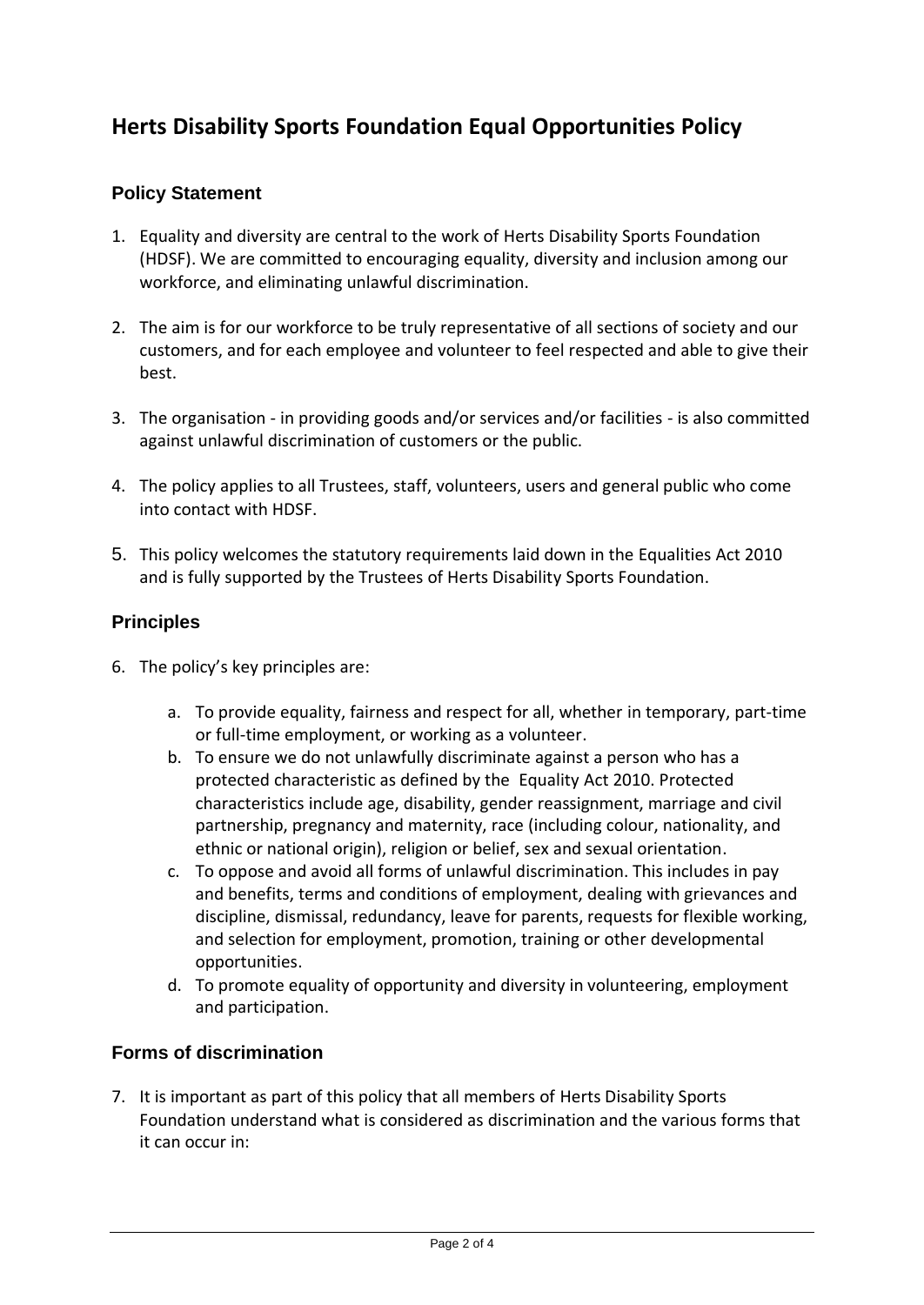- a. Direct discrimination This occurs when one employee or member is treated less favourably than another would be treated in the same circumstances, on the grounds mentioned at para 6.b.
- b. Indirect discrimination This happens when a job requirement or condition is applied equally to all, but it has a detrimental effect on one group in society, as it is difficult for that group to comply with it (e.g., because of their religion).
- c. Victimisation This occurs when a person is treated less favourably than others because they have taken action under the Equality Act 2010.
- d. Harassment This can be described as unwanted behaviour that either violates a person's dignity or creates a threatening, unfriendly and humiliating environment for the person. It can occur through verbal or physical contact.

# **Responsibilities of Herts Disability Sports Foundation Employees**

- 8. The attitudes and compliance of staff and volunteers is crucial to the successful operation of this policy.
- 9. All staff should understand they, as well as their employer, can be held liable for acts of bullying, harassment, victimisation and unlawful discrimination, in the course of their employment, against fellow employees, service users and the public.
- 10. All people involved with Herts Disability Sports Foundation should:
	- a. Comply with the policy and arrangements.
	- b. Inform the person in charge if they become aware of any discriminatory practice.
	- c. Not victimise, harass, or threaten other employees and members on the grounds specified in this policy.
	- d. Not discriminate, nor encourage others to do so.
- 11. Any form of discrimination, harassment or victimisation, as described in section 7 is considered as gross misconduct and any employee who discriminates against, harasses or victimises any other person will be liable to appropriate disciplinary action.

# **Responsibilities of Herts Disability Sports Foundation as an Employer**

- 12. Herts Disability Sports Foundation commits to ensure equality and diversity in the workplace. We will:
	- a. Ensure all employees and volunteers working with Herts Disability Sports Foundation are informed of the equality, diversity & inclusion policy and the reason for having it in place.
	- b. Ensure all employees are advised of their rights and responsibilities under this policy.
	- c. Create a working environment free of bullying, harassment, victimisation and unlawful discrimination, promoting dignity and respect for all, and where individual differences and the contributions of all staff are recognised and valued.
	- d. Take seriously complaints of bullying, harassment, victimisation and unlawful discrimination by fellow employees, service users and any others, in the course of the organisation's work activities.